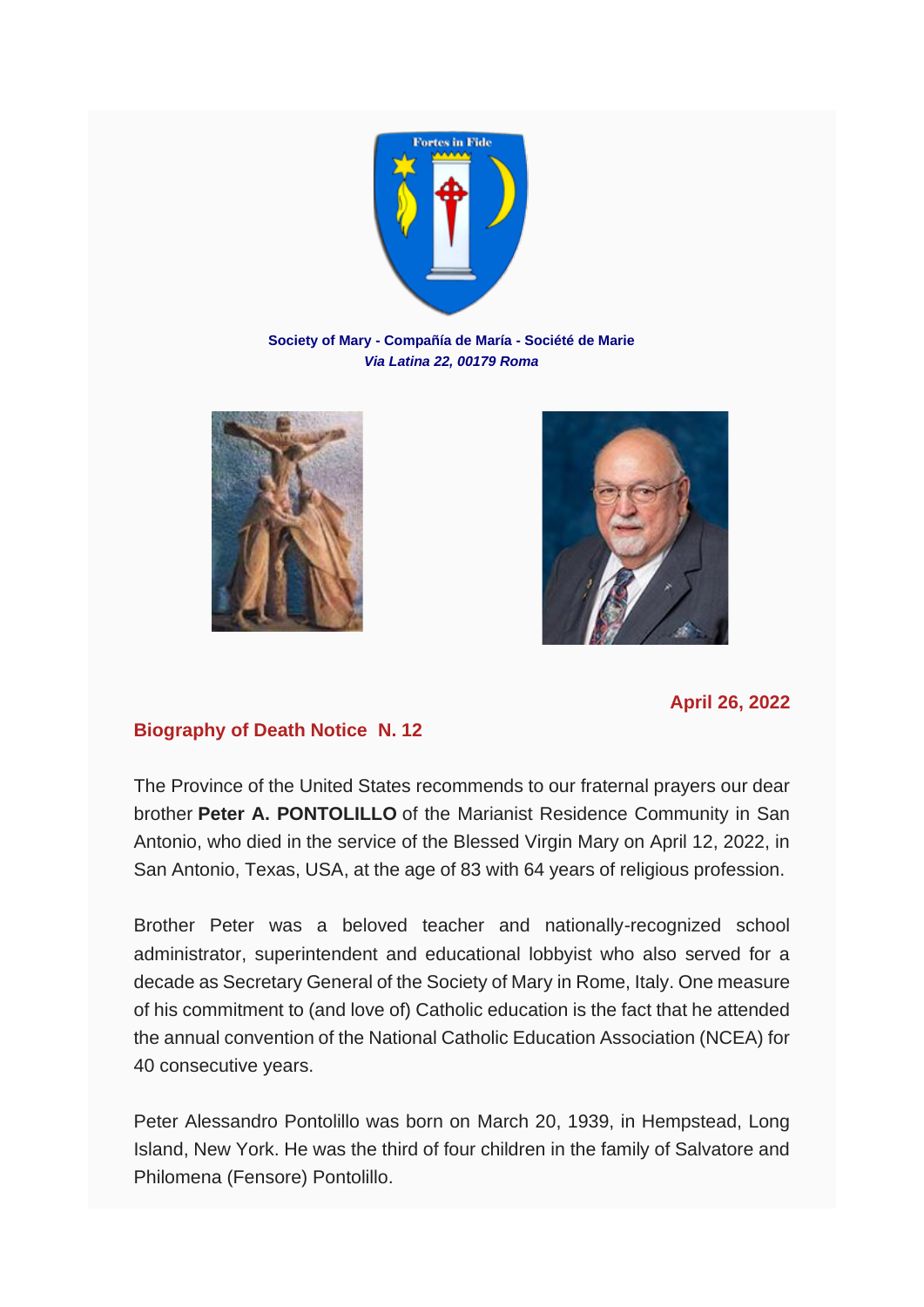Baptized in 1939 at his home parish of Our Lady of Loretto in Hempstead, young Peter attended the parish grade school and recalled being attracted to the idea of a religious vocation from a very early age. He first encountered the Marianists at Chaminade High School in Mineola, New York, and, after graduating in 1956, he entered their novitiate at Marcy, New York.

Peter professed first vows at Marcy in 1957 and then began his scholasticate studies in Ohio, earning a Bachelor of Science in Education from the University of Dayton in 1960. His early assignments included teaching courses in math, languages and religion at Cathedral Latin High School in Cleveland, Ohio, and Chaminade High School in Mineola, New York. During this time, Brother Peter also earned a Master of Arts in Spanish from Western Reserve University. He professed perpetual vows in the Society of Mary at Beacon, New York, in 1965.

In 1966, Brother Peter was named Principal at Holy Trinity High School in Brooklyn, New York. Over the next six years, he became a leading advocate for providing state aid to non-public schools in New York City. He was also instrumental in expanding traditional education curricula to better meet the needs of urban students – adopting such innovations as independent study, college cooperative programs and advanced courses for Spanish-speaking students.

In 1972, Brother Peter was named Executive Director of the Catholic School Administrators Association of New York. This position offered him the opportunity to serve on advisory commissions for both the New York State Legislature and the Commissioner of Education for New York State. During this time, he was also elected to the Executive Committee of the NCEA.

Next, Brother Peter began serving as principal at Colegio San José in Puerto Rico in 1976. Along with performing key administrative duties at this junior/senior high school, he was named by the Commonwealth Secretary of Education to a special commission charged with writing regulations to govern private schools on the island. In addition, he served as advisor to the San Juan Archdiocesan Office of Education through 1982.

Returning to the mainland in the mid-1980s, Brother Peter was named Superintendent of Schools for the Archdiocese of San Antonio and the Diocese of Victoria, Texas. While serving in this capacity, he led an effort to reverse a 15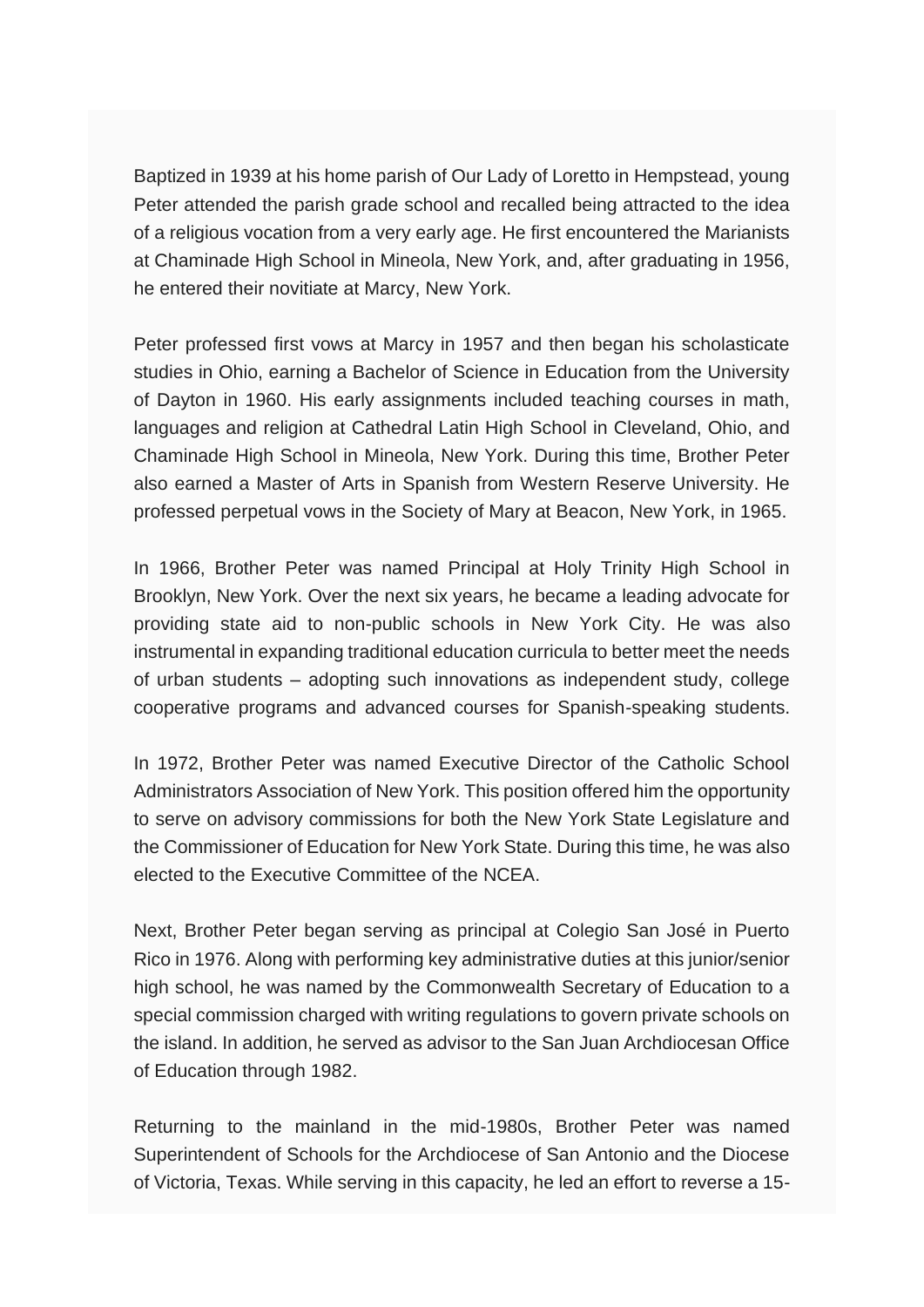year slump in enrollment – successfully revitalizing the school systems so that they began experiencing five percent annual growth by the end of his tenure in 1996. He guided the schools through a rigorous accreditation process and was also credited with introducing new computer-based technologies to many local classrooms. These efforts led to regional and national recognition, including awards presented by the Ford Motor Company, the NCEA, *Today's Catholic Teacher* magazine, and Apple Computers, Inc.

After using his leadership skills to advance Catholic education for more than 30 years, Brother Peter was called to Rome in 1996 to serve in the *Curia Generalizia Marianisti*, where he teamed with other Brothers to direct the work of Marianists worldwide. Completing two five-year terms as Secretary General, Brother Peter was responsible for communications activities – including General Circulars, Office Reports, minutes of the General Council of the Society of Mary, and the website of the World Council of the Marianist Family.

Upon his return to the United States, Brother Peter again served in high school ministry – first at Central Catholic in San Antonio and then at Chaminade-Madonna in Hollywood, Florida. In 2020, he retired to the Marianist Residence Community in San Antonio.

Brother Paul Bredestege is grateful for the respectful relationship he built with Brother Peter, first during their time together at the novitiate and in scholasticate studies, and then later as colleagues in Florida. "Peter and I differed on many political, social and religious issues, yet we were on very good terms personally," he says. "I never saw Peter angry or upset. If things didn't work out, he tactfully tried another path or conceded to others' ideas." He remembers Brother Peter for having "a refined taste in food and clothes, without veering off the charts. He always dressed impeccably and professionally when the occasion called for it."

Brother Stephen Glodek, who once worked under Brother Peter when he was principal at Most Holy Trinity High School, considered Brother Peter "a gift" to the Society of Mary. "He set direction for us as younger brothers, to embrace Catholic education as a missionary way of life," Brother Stephen recalls. "It was a passion that drove his commitment as a Marianist. His gift as an administrator was to create leadership teams that surrounded him, with each member of the team contributing skills that he personally lacked. Such humility in leadership – thank you, Peter!" In addition, Brother Stephen has fond memories of living in